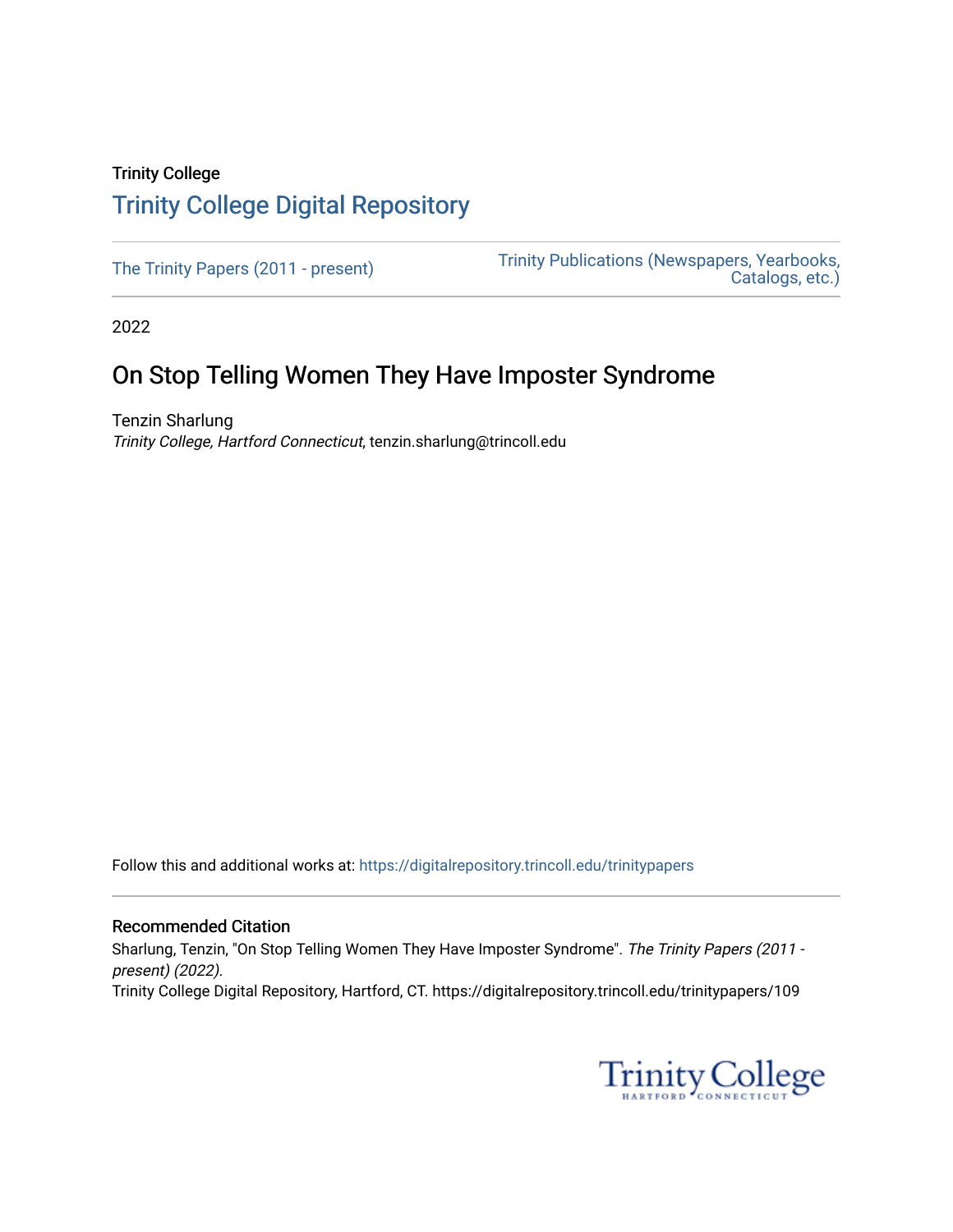Tenzin Sharlung

I first learned of "imposter syndrome" as junior in high school. I was in my  $3<sup>rd</sup>$  year at the primarily white and extremely privileged Phillips Academy, and had been selected as a 2020 "Cand MD Scholar." This award tasked me with a summer research project of my choosing that I would ultimately present to support the campus' Community and Multicultural Development. I asked one of a handful of women of color in the faculty to act as my advisor. I had set up a meeting with her to discuss summer deadlines, but it quickly became a much more personal conversation. It began with me airing my grievances: my peers were either geniuses, filthy rich, or both, and I was just miserable. The conversation concluded with a diagnosis, so I scheduled sessions with the school counseling center.

This article, *Stop Telling Women They Have Imposter Syndrome,* defines the condition to be "loosely defined as doubting your abilities and feeling like a fraud." It also highlights that this condition is more common in high-achievers, and it was originally developed by psychologists studying highachieving (white) women. As a concept, imposter syndrome defines the experience of high-achieving women to be rooted in internal conflict. It is an innate inability of even the most successful and respected (like Michelle Obama) to accept their success and move past a debilitating self-doubt to truly thrive in their work.

I found similar background information when I looked the term after talking to my advisor. It resonated with me greatly. As a student on full financial aid, I knew I didn't belong among the next generation of the 1%; knowing this only emphasized the gap between my upbringing and all of my peers' resources. I believed that my token acceptance was simply a component of the school's cultural competency curriculum – that my matriculation was not legitimate. I felt like an imposter. I found comfort in knowing most women struggled with similar feelings, and this motivated me to overcome it. I now understand this feeling to be a lack of confidence. I turned to counseling where a medical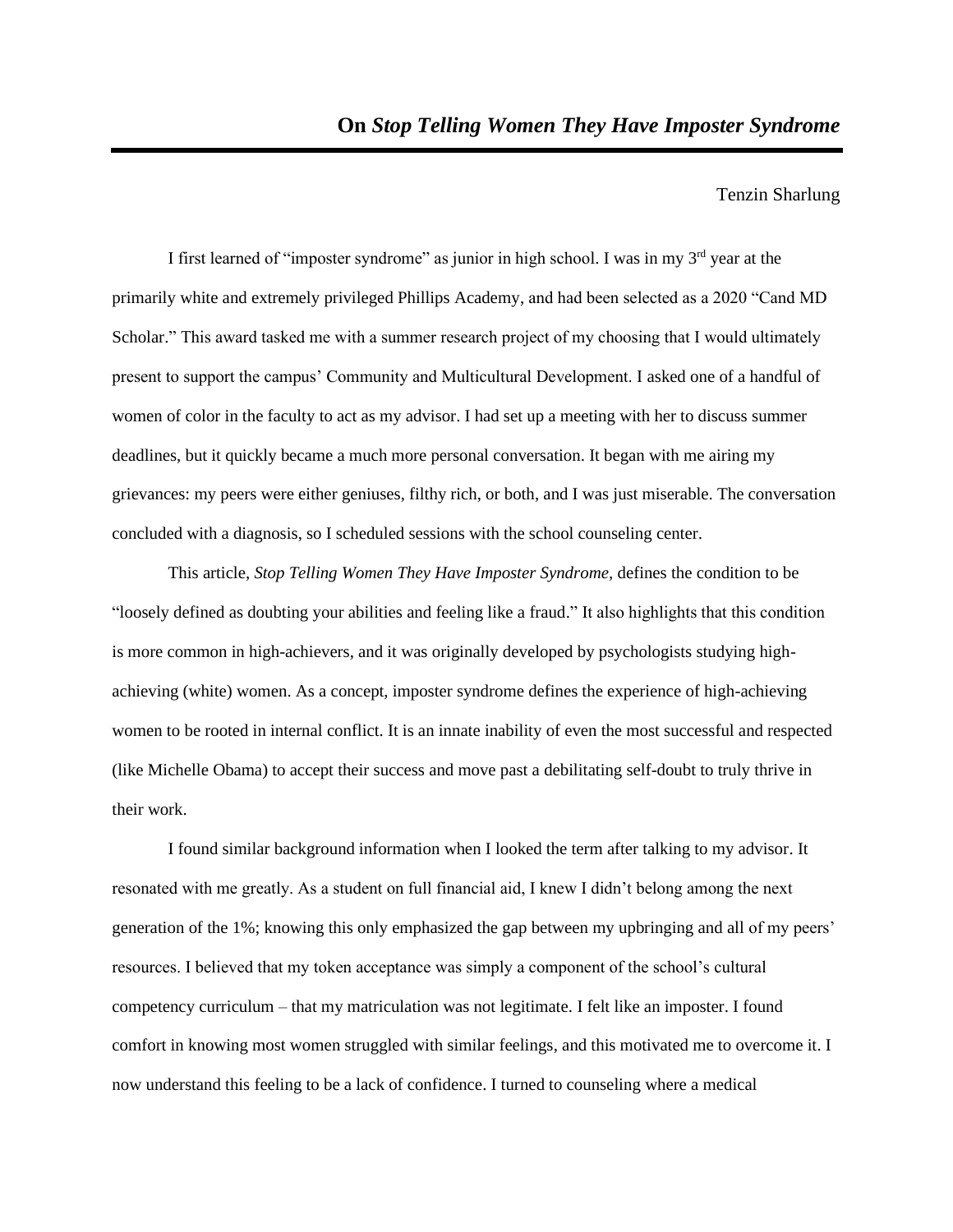professional confirmed that I needed help with my mental health and further legitimized the idea that my imposter syndrome was inhibiting me from thriving in school.

I wonder how things would have changed if I had read this article back then, because as empowering as it was to finally have my experience validated, imposter syndrome pathologized my experience of marginalization so that it was my fault – and my burden. I remember the emotional labor of scheduling counseling sessions and making time for various subsequent appointments – I still felt like an imposter, and I was even more tired than usual. I was aware of my social positioning as a minority on campus and the intricacies of my navigating of privileged spaces, but imposter syndrome taught me that the issue was *me*. Emphasized was my delusion rather than the lack of support for the intentional diversity the school boasted in its admission statistics. This article points out this exact problem by questioning the biases behind imposter syndrome and how it has become a tool for corporations to blame marginalized employees instead of accommodating for a truly multicultural workplace.

The article analyzes the term "imposter syndrome" itself to showcase both (1) the criminality coded in the word "imposter" and (2) how "syndrome" carries historical undertones of sexist conditions like "female hysteria." Women in the workplace are being told that they collectively suffer from this condition due to their gender. Any feelings of marginalization or disillusionment that are normalized (not pathologized) in their male coworkers and tied to microaggressions constantly undercutting their performance is understood to be monocausal, based in their crippling self-doubt. Here, corporate workplaces love to step in to acknowledge these feelings and affirm that they are a direct consequence of imposter syndrome by providing various resources to "support women who suffer the condition."

As the article shows, questioning the role of employers in encouraging women to manage their imposter syndrome reveals that it is much simpler to tell women they are the problem than to dismantle the various biases constantly diminishing them. The workplace holds the same ideals as the rest of society: a white, cis-gendered, heterosexual man. Standards coded with white supremacy and patriarchy present in various ways, but the concept of "confidence" is centered in this article: "The same systems that reward confidence in male leaders, even if they're incompetent, punish white women for lacking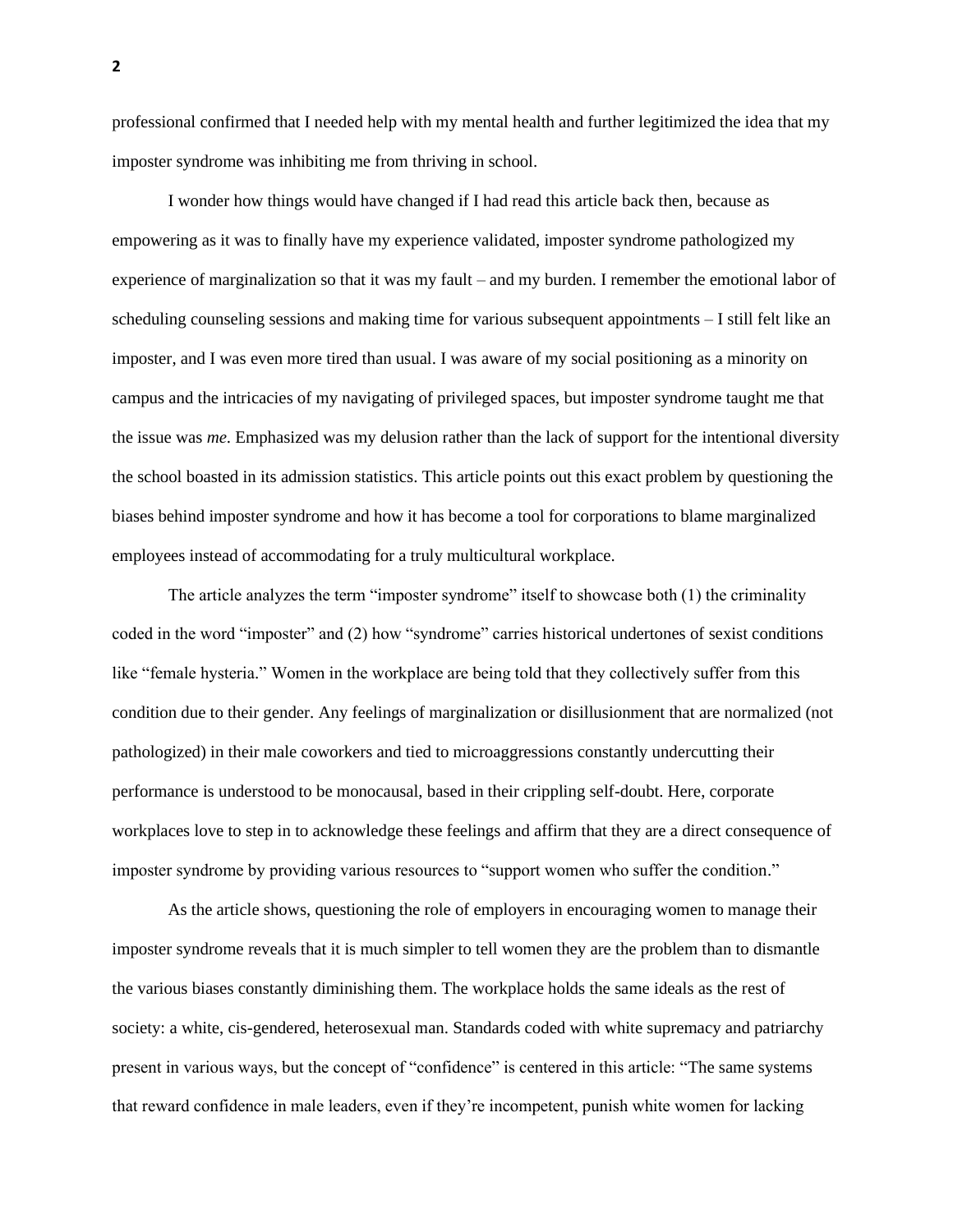confidence, women of color for showing too much of it, and all women for demonstrating it in a way that's deemed unacceptable" (Tulshyan, 111). Displayed here is the valuing of white male confidence as synonymous to competence as well as the maintained social perception of women as inferior to men and naturally so.

Living in an oppressive society is affecting women's performance, livelihoods, and health. Not only are they are being blamed for the marginalization they feel, but in diagnosing them with "imposter syndrome," society veils how it has fallen short of achieving the inclusive diversity it "strives for" today. The workplace is still centering the same historical values that have always oppressed marginalized populations. Women, especially women of color, are not in workplaces built for them or in spaces cognizant of the multitudes of their personhood. They are not set up to succeed in the same way white men are and are also targets of discrimination. Their experience is then met with paternalistic diagnosis of "imposter syndrome" where they are essentially told to stop doubting themselves and to pull themselves up by their bootstraps. Once again, society is recognizing oppression but not holding the oppressive systems accountable.

In the context of our textbook, the phenomenon of imposter syndrome firstly ties into the epidemiological transition. As a society marked with great improvements in infrastructure and diplomacy (among other things), we have moved from shorter lives ended by acute illness to aging, chronically ill populations (Weitz, 11-13). Imposter syndrome or discussion of how it relates to overlying power structures would not be possible or prioritized in the past. Today, this article is pointing out how this condition exacerbates structural violence that has always been inflicted upon marginalized populations (Weitz, 88-90).

Looking at the story of Talissa Lavarry that introduces the article, one can see how stressful it is to be a woman in the workplace. The allostatic load of existing as a woman of color is huge and detrimental to one's health. This racialized and gendered impact of stress mirrors how acute illnesses once rampaged more vulnerable populations made up of women, people of color, and the poor (Weitz, 142- 144). Someone like Talissa Lavarry does not have to fear influenza because of poor living conditions, but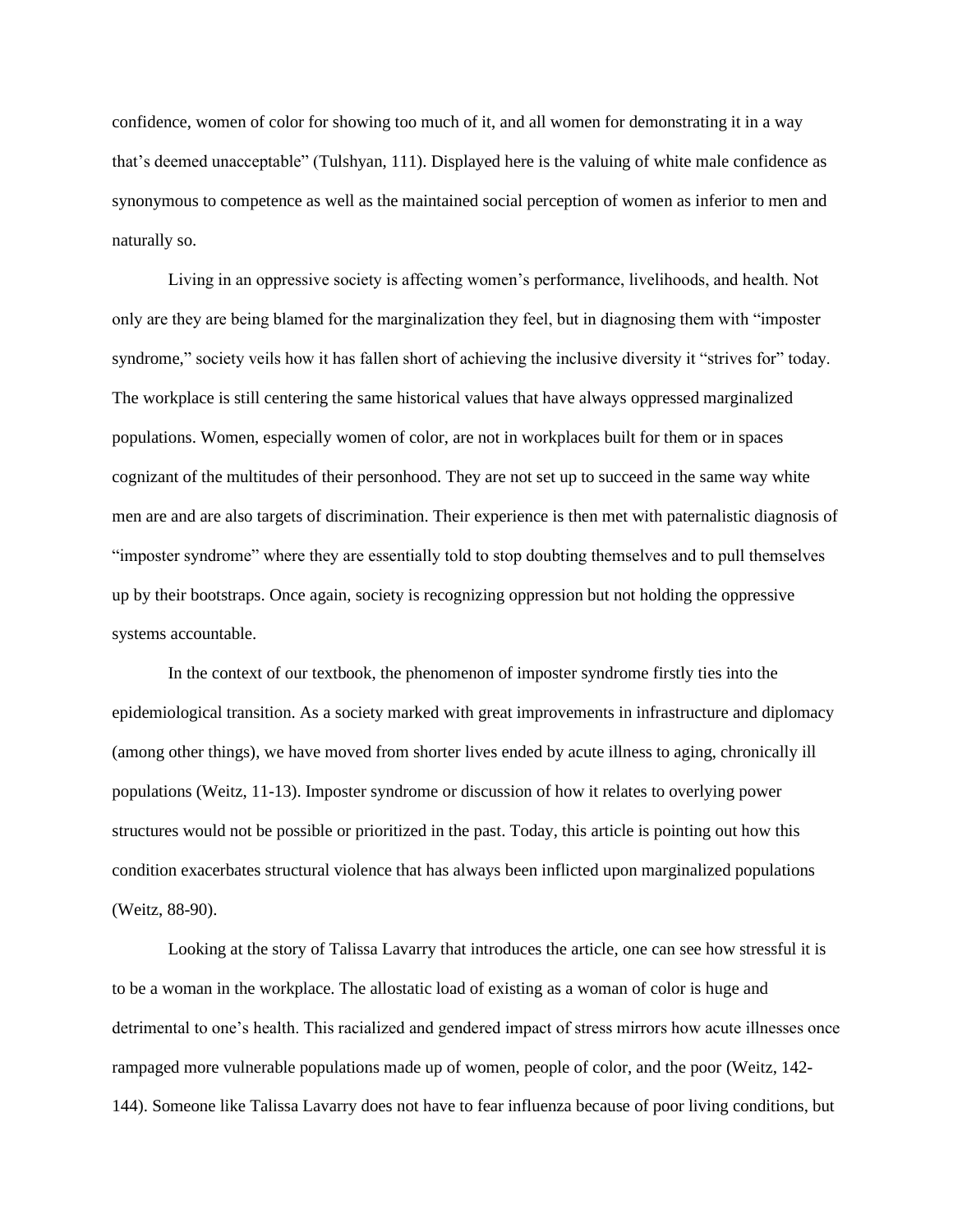imposter syndrome and the factors that encourage it caused her mental health to plummet and even triggered suicidal thoughts. The chronic stress she faced is sure to have lasting impacts on her health.

Drawing parallels between Lavarry's experience and Christina Crosby's writing displays the importance of a sociological perspective in combatting the tunnel vision induced by a medical model of illness/disability. Crosby's memoir, "A Body Undone," places her personal experiences within interrogations of the social construction of disability. She writes, "Disability is created by building codes and education policy, subway elevators that don't work and school buses that don't arrive, and all the marginalization, exploitation, demeaning acts, and active exclusions that deny full access and equality to 'the disabled'." (Crosby, 6). Crosby became a quadriplegic after trauma sustained in her biking accident, but that does not make her disabled. What she is arguing is that in a society where quadriplegia is normalized in infrastructure and education, she would not be considered disabled. In her own book, "Confessions from Your Token Black Colleague," Lavarry reflects on her experience with imposter syndrome to realize that it was repeatedly facing systemic racism and bias rather than lacking selfconfidence that limited her. In both cases, complete acceptance of socially constructed labels of disability or imposter syndrome veils bigger things like ableism and racism at play. Demonstrated again is the efficacy of imposter syndrome at shifting focus from oppressive systems to problematically individualize a social problem.

Unlike other examples of medicalization based on racist, sexist, and capitalist agendas, there are no clear ties between imposter syndrome and the drug industry, or a specific prescription for treatment. I was directed to my high school's counseling center, which shows the level of privilege I have – such access to mental health services is not common in communities of color and/or lower socioeconomic status. This lack of a market for medical intervention, however, speaks volumes about the issues of power and biases involved.

Returning to Lavarry, her diminished productivity and accompanying demotion did not ring any alarms even though it was in stark contrast with the competent employee she had already proved herself to be. The coworkers who bullied her had no qualms about doing so and bystanders did not have a

**4**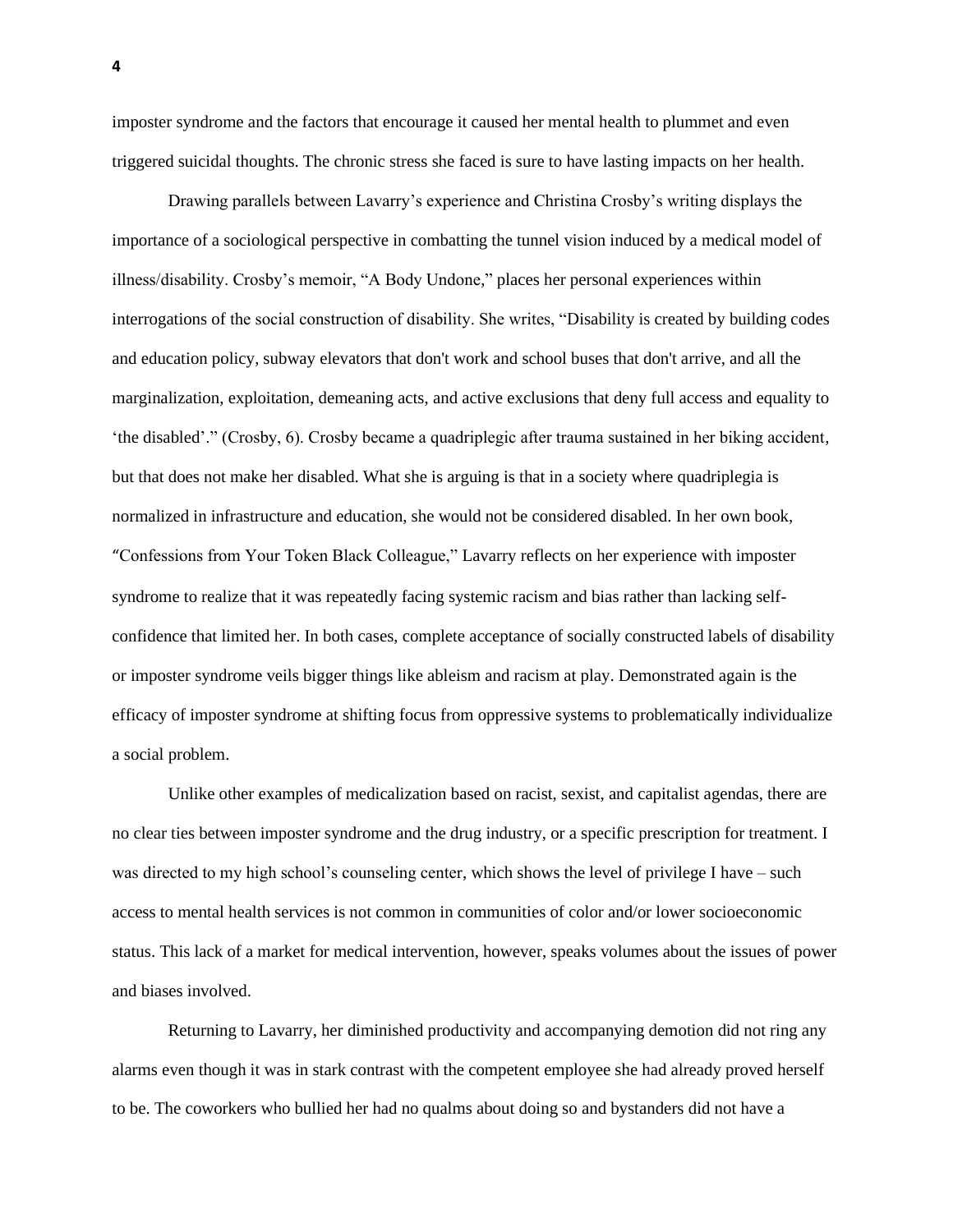problem with them targeting the only Black woman on the team either. This proves that the demotion of women of color is seen as natural while their competence is seen as a threat. Beneath this active oppression of women (of color) in the workplace is a general disregard for women and their potential on a greater scale.

If there was truly belief that women could be as competent as men, then there would be more outrage at the number of women debilitated by imposter syndrome. There would be a market for miracle drugs and institutional investment like there is for erectile dysfunction, but there isn't. If women were truly valued as employees, workplaces would be motivated to foster their success for company profit. If women of color were truly valued as leaders, their leadership and competence would not be treated as a threat. The diagnosis of imposter syndrome allows companies what they view as a cost-effective means of supporting women in the workplace. It isn't a real solution for the underlying oppressive systems because society believes more in current hegemonies than in women and women of color.

In "The Cancer Journals," Audrey Lorde posits the very compelling question, "what would happen if an army of one-breasted women descended upon Congress and demanded that the use of carcinogenic, fat-stored hormones in beef-feed be outlawed?" (Lorde, 16). The context here is Lorde's personal decision to not wear a prosthesis after her right mastectomy, a decision for which she faced much social backlash. What Lorde identified in the social pressure to hide her mastectomy was the perpetuation of risk societies sacrificed for the economic gain of carcinogen-dependent industries. The widespread health risk of producing such beef manifests in cancer only to ultimately disappear with survivors shamed into cosmetic surgery.

Just as the health and life of Lorde was easily disregarded to cut costs, Lavarry's career was always disposable. Just as medical intervention for single-breastedness utilized a visual standard of womanhood to protect the economic gain of an industry, the label of imposter syndrome uses the pretense of cultural competency to gaslight women into accepting social devaluing of their potential. Both mechanisms individualize these experiences as private or internal matters, preventing the momentum of public outrage and blurring the influence of oppressive systems that are more visible in the public sphere.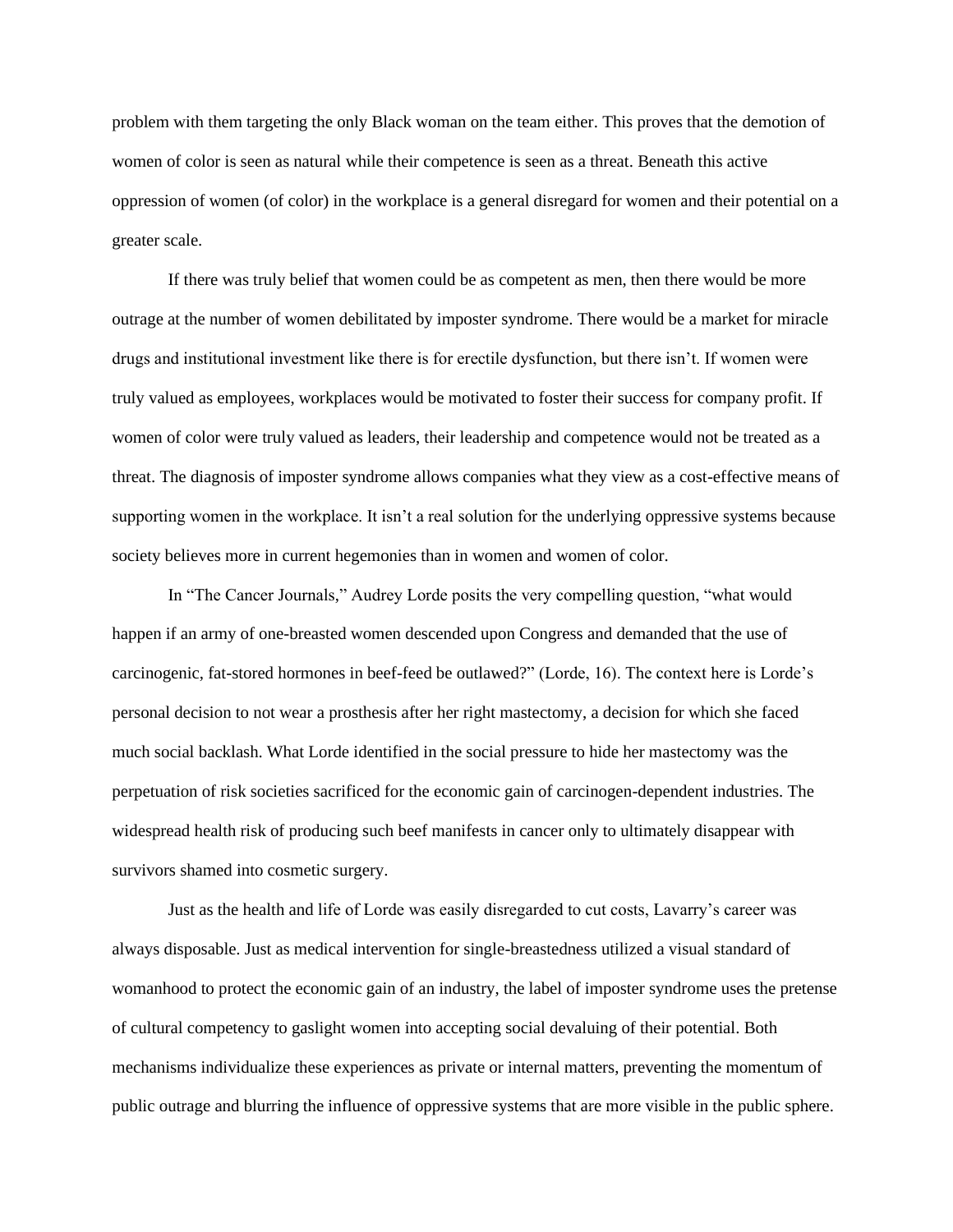Considering this article in the context of our Sociology of Health, Medicine, and Society course has made clear that regardless of any good intentions behind telling women they have imposter syndrome; the diagnosis is working against the interest of women and society as a whole – or at least it is without proper interrogation of biases in the workplace. Currently maintained in this phenomenon is a disregard for women and women of color that provides no motivation for those in power to truly accommodate multitudes of identity in the workplace.

Yet, there is still something hopeful about both the initial empowerment I personally felt in finally finding the language to describe my experience as well as the critical discussion that the phenomenon is now sparking. Imposter syndrome is as real and as false as any other social construction, but as someone that once strongly identified with it, it's hard to completely reject it the way this article calls for. This is a place for something like the political/relational model of disability that Alison Kafer offers to frame her book "Feminist, Queer, Crip."

Kafer offers this model as an alternative to the depoliticizing individual and medical models and the social model's erasure of the lived experience of disability. The benefit of the political/relational model is that it (1) centers the politics involved in the construction of disability to call for collective reimagining without sacrificing (2) the acknowledgement of heterogeneous experiences of disability and anyone who does seek medical treatment for their condition (Kafer, 4-10). This model is attractive in maintaining the critical thinking allowed by a sociological perspective while humanizing the various lived experiences of disability.

Being able to apply this duality of both a broader outlook and compassion for individual decisions to something like imposter syndrome could significantly change the experiences of women in the workplace. There is something powerful in allowing women to decide for themselves whether imposter syndrome speaks to them and making room for various perspectives on the condition, especially when considering the limited autonomy women hold. The relational component of such a model also accounts for intersectionality and the compounding of oppression for women of color. This ensures that their unique experiences with imposter syndrome are not marginalized in favor of white feminism. The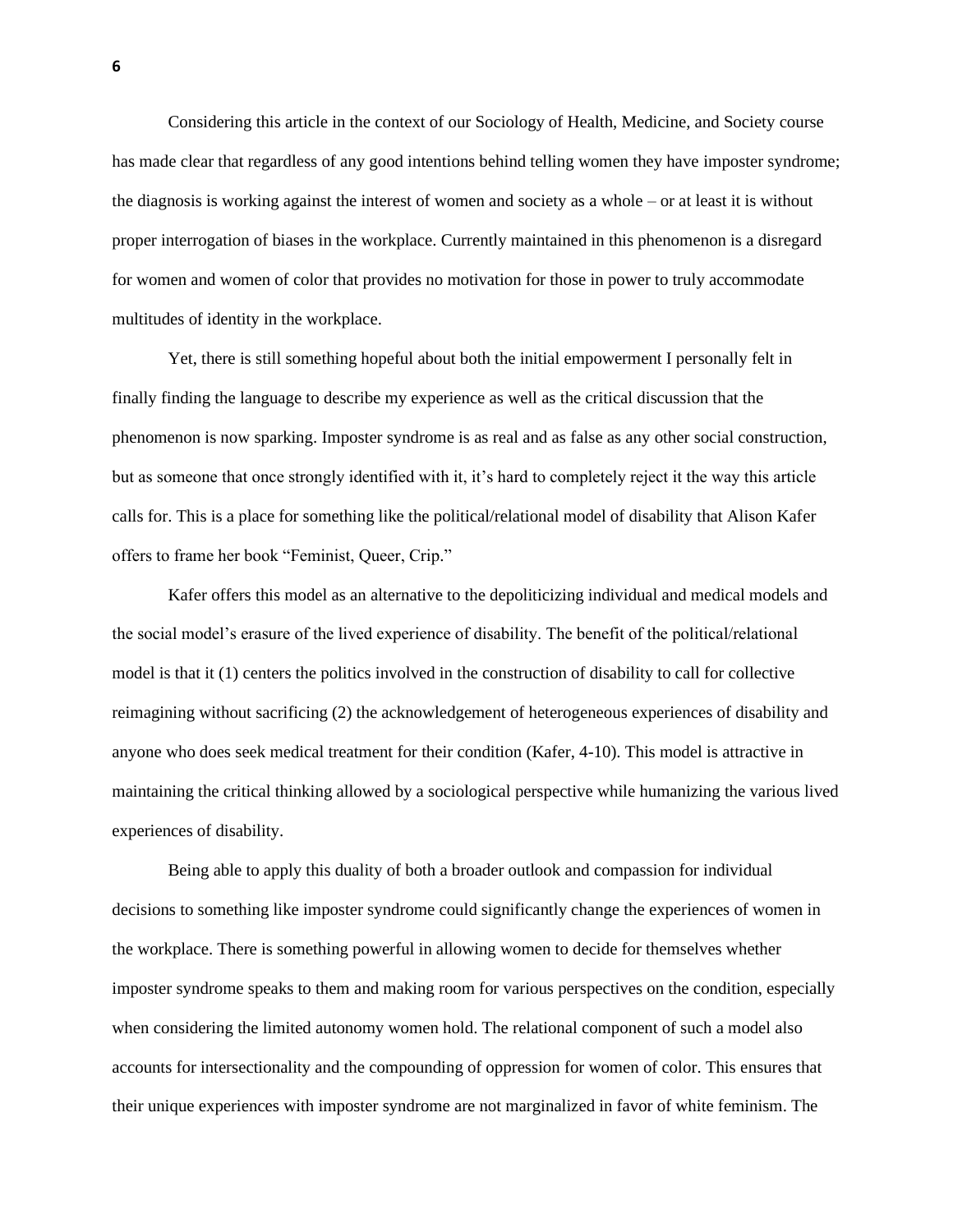political component adds on by clearly naming the undeniable reproduction of systemic oppressions so that identifying with imposter syndrome no longer shifts the blame away from biased workplaces. Allowing women to examine and compare their experiences with imposter syndrome as a vehicle for the critical thinking this article grapples with empowers them to interrogate workplace biases themselves without rejecting the possible benefits of identifying with a diagnosis.

Thus, such applications of Kafer's political/relational model holds great potential in the context of imposter syndrome and the critique offered by this article. If executed properly, adapting the medicalization of imposter syndrome to this model can disrupt this diminishing of the health and careers of women in the workplace by allowing them to both react to and question their experiences.